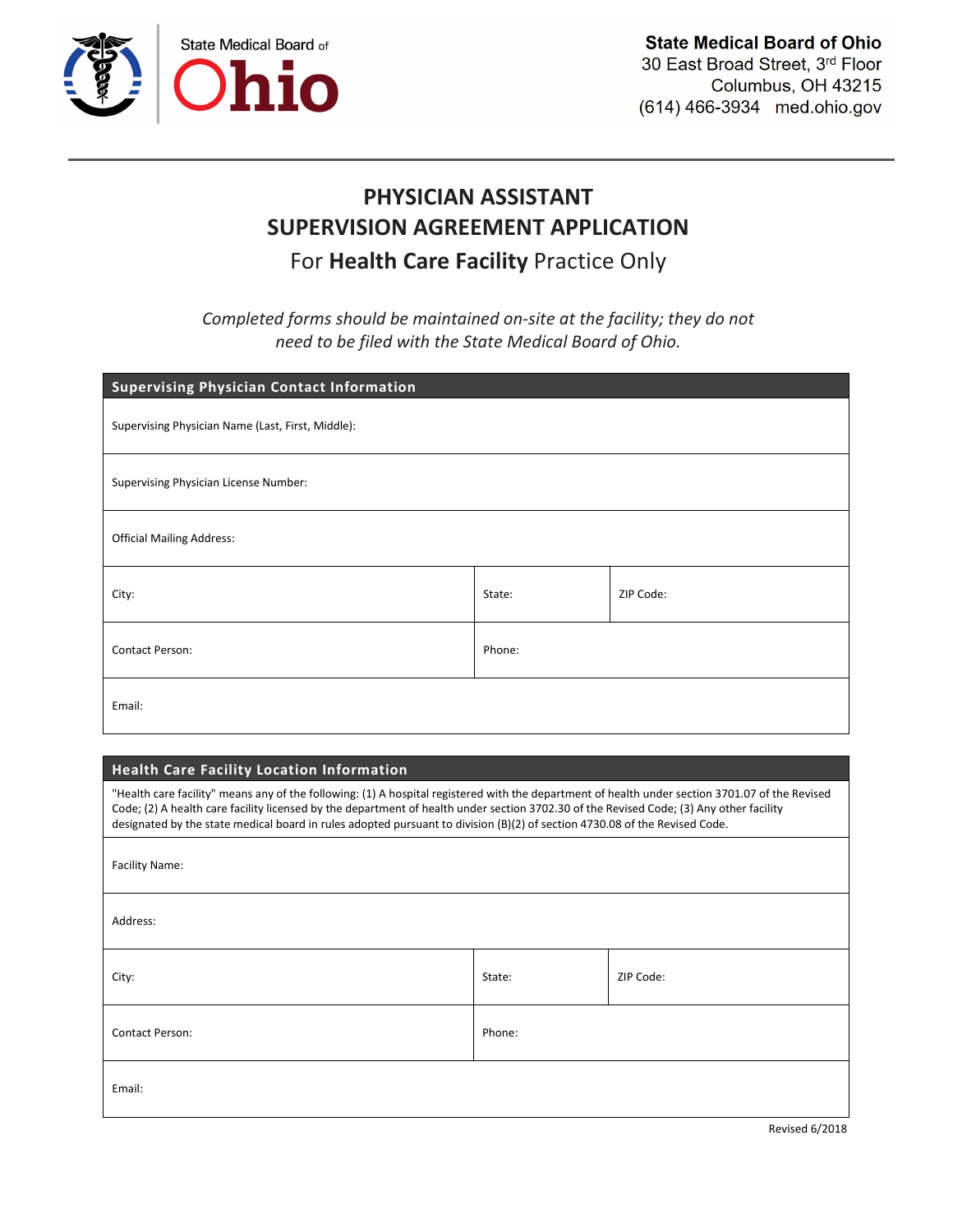| "Health care facility" means any of the following: (1) A hospital registered with the department of health under section 3701.07 of the<br>Code; (2) A health care facility licensed by the department of health under section 3702.30 of the Revised Code; (3) Any other facility<br>designated by the state medical board in rules adopted pursuant to division (B)(2) of section 4730.08 of the Revised Code. |        |           |
|------------------------------------------------------------------------------------------------------------------------------------------------------------------------------------------------------------------------------------------------------------------------------------------------------------------------------------------------------------------------------------------------------------------|--------|-----------|
| <b>Facility Name:</b>                                                                                                                                                                                                                                                                                                                                                                                            |        |           |
| Address:                                                                                                                                                                                                                                                                                                                                                                                                         |        |           |
| City:                                                                                                                                                                                                                                                                                                                                                                                                            | State: | ZIP Code: |
| <b>Contact Person:</b>                                                                                                                                                                                                                                                                                                                                                                                           | Phone: |           |
|                                                                                                                                                                                                                                                                                                                                                                                                                  |        |           |

Health Care Facility Location Information (Continued)

Email:

| Facility Name:  |        |           |
|-----------------|--------|-----------|
| Address:        |        |           |
| City:           | State: | ZIP Code: |
| Contact Person: | Phone: |           |
| Email:          |        |           |

#### Affidavit of Supervising Physician

The above statements are complete and accurate to the best of my knowledge. I have read and understand Chapter 4730 of the Ohio Revised Code and the rules and regulations set forth by the State Medical Board of Ohio regarding Physician Assistants and that as a Supervising Physician I assume legal liability for the services provided by the Physician Assistant(s) that are under my supervision.

I acknowledge that before initiating supervision of one or more physician assistants, a physician shall enter into a supervision agreement with each physician assistant who will be supervised. A supervision agreement shall be kept in the records maintained by the supervising physician who entered into the agreement and the board may review the supervision agreement at any time for compliance.

I further agree that I will supervise any Physician Assistant(s) named in this application in accordance with the policies of the Health Care Facilities listed in this application.

| Supervising Physician Signature: | Date: |
|----------------------------------|-------|
|----------------------------------|-------|

3701.07 of the Revised